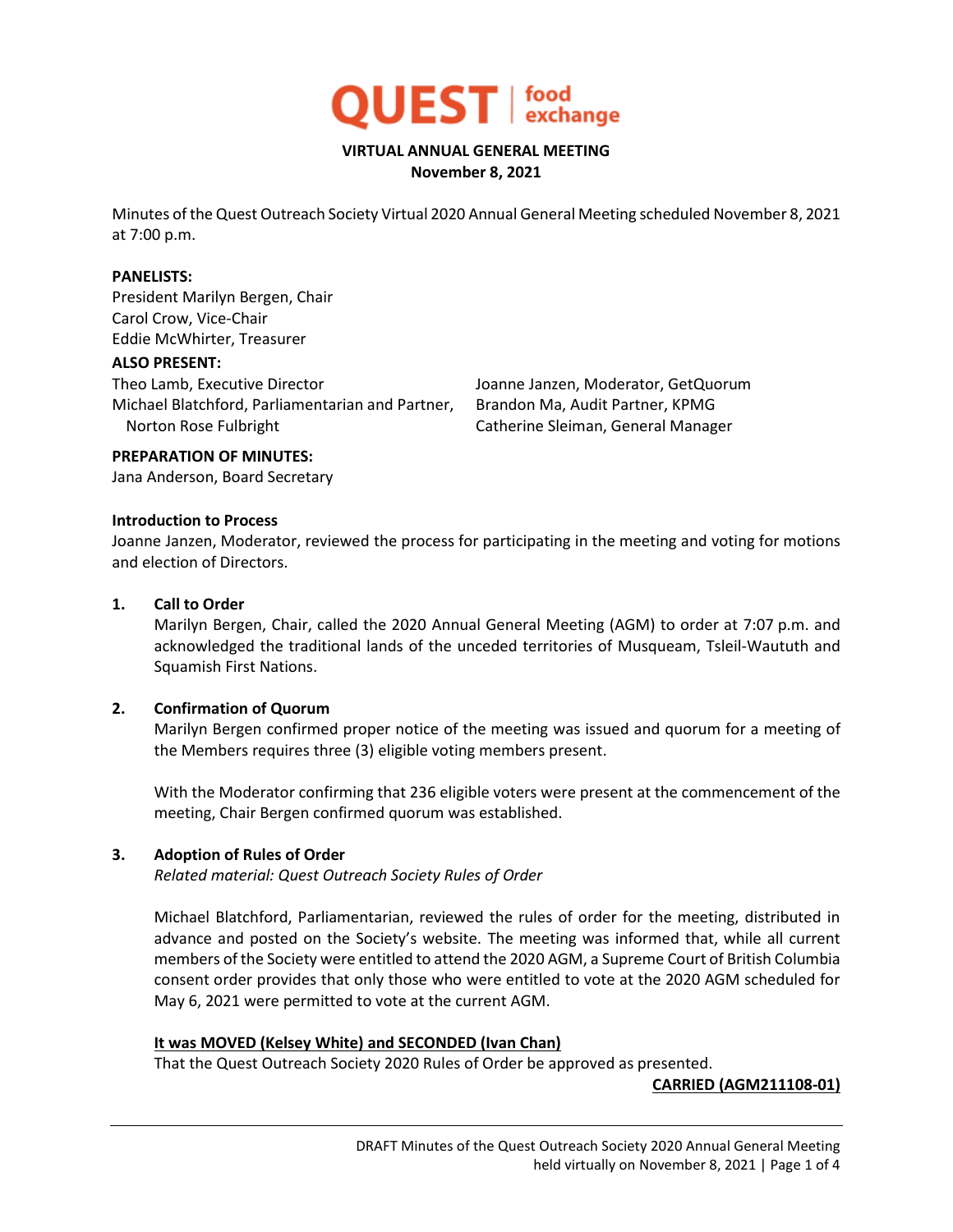## **4. Approval of Agenda**

*Related material: Draft Agenda for the Quest Outreach Society Virtual Annual General Meeting scheduled November 8, 2021*

## **It was MOVED (Stephen Coffey) and SECONDED (Kathy Howarth)**

That the Agenda for the Quest Outreach Society Annual General Meeting scheduled November 8, 2021, be approved as presented.

## **CARRIED (AGM211108-02)**

# **5. Approval of Annual General Meeting Minutes**

*Related material: Draft Minutes of the Quest Outreach Society Annual General Meeting held February 26, 2020*

## **It was MOVED (Christopher Harrison) and SECONDED (Fred Cirillo)**

That the Minutes for the Quest Outreach Society Annual General Meeting held February 26, 2020, be approved as presented.

#### **CARRIED (AGM211108-03)**

## **6. Election of Officers and Directors**

*Related material: Nominations Report*

Chair Bergen read aloud the qualifications for a position on the Quest Society Board of Directors and the names of the each of the persons nominated for following positions:

- President (officer)
- Vice-President (officer)
- Secretary (officer)
- Treasurer (officer)
- Directors-at-Large (non-officer).

The following candidates individually consented to their nomination:

| Gordon Alteman            | Taslim Akbar    | Patrick Bierne |
|---------------------------|-----------------|----------------|
| Marilyn Bergen            | Peter Brasso    | Donna Burdick  |
| Fernando (Fred) Cirillo   | Carol Crow      | James De Hoop  |
| Nabih Faris               | Cullen Goodyear | David Matheson |
| Eduarda (Eddie) McWhirter | John Milobar    | Naved Noorani  |
| Jaz Poole                 | Caroline Smart  | Aziz Walji     |

Chair Bergen confirmed that elections for each position, including the available seven Director-At Large positions, would be held separately and sequentially.

Chair Bergen announced the opening and closing of voting for each of the separate positions to the Board of Directors. Members present online were directed to a separate internet browser to cast their vote anonymously for each position.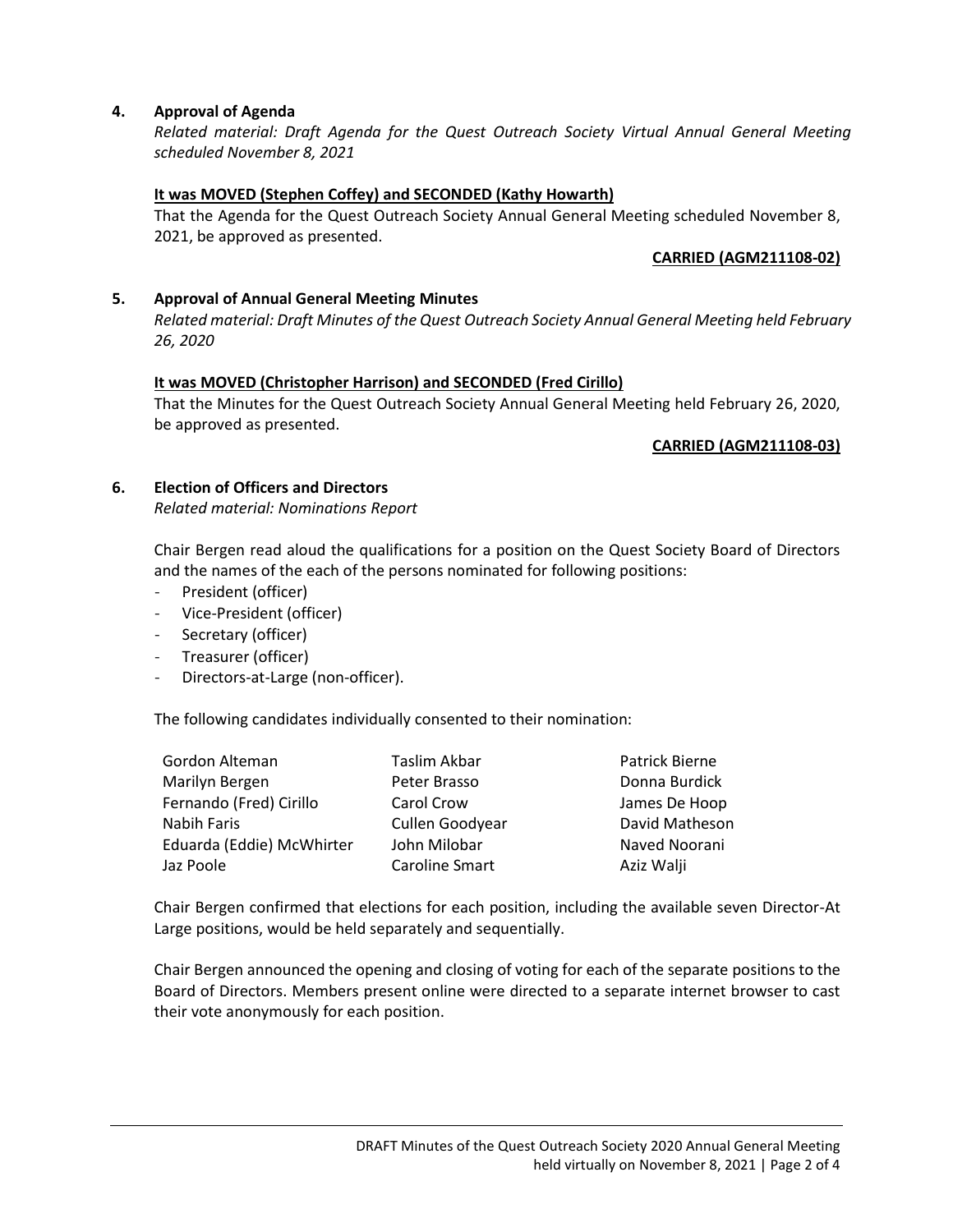#### **Announcement of the Election Results**

The following results from each the separate election votes were announced by the Moderator:

- Marilyn Bergen, President (officer)
- Carol Crow, Vice-President (officer)
- Eduarda (Eddie) McWhirter, Treasurer (officer)
- Patrick Beirne, Secretary (officer)
- Directors-at-Large (non-officer):
	- o Peter Brasso
	- o Fernando (Fred) Cirillo
	- o James de Hoop
	- o John Milobar
	- o Jaz Poole
	- o Caroline Smart
	- o Naved Noorani.

Chair Bergen welcomed the new Board of Directors and thanked all candidates for their interest in standing for election.

## **7. Presentation of Report of the Directors**

On behalf of the Board of Directors, Carol Crow, Vice-Chair, extended thanks to the members present, noting their support greatly contributed to the impact of the organization. The Vice-Chair commented on Quest Outreach Society's purpose, including disrupting the cycle of poverty, providing access to healthy and affordable food and dignified grocery experiences, and supporting food sustainability and accessibility. It was noted that Quest Outreach Society was able, over the past year, to redirect a significant amount of food (almost all of which was donated by partners) across BC to its five markets and offer the food at a reduced cost to clients.

Vice-Chair Crow acknowledged and thanked the dedicated staff and volunteers for their continued support. Over the past year, their efforts not only allowed clients to continue being served during COVID-19, all five markets had returned to pre-covid opening hours, with three open on Sundays.

Vice-Chair Crow welcomed and introduced the Society's new Executive Director Theodora Lamb, and highlighted 2021 achievements including: the launch of the Fresher by the Day campaign, the efforts of referring agencies to identify individuals and families who need Quest, the roll out of the expedited referral process and the Board approving raises for all Quest Outreach Society employees beyond the minimum wage, ensuring the organization's own staff are more food secure. Although the rising costs of food will mean clients' needs will increase, the Board, staff and volunteers were looking forward to another successful year ahead.

## **8. Presentation of Financial Statements and Auditors Report**

*Related material: Quest Outreach Society Independent Auditors Report for the year ended August 31, 2020; Quest Outreach Society Statement of Financial Position*

Eddie McWhirter, Treasurer, reviewed the Treasurer's Report, and reported:

- KPMG issued a qualified audit opinion; this qualification was due to the limitations in verification of donations received and recorded in the financial statements
- The total balance sheet valuation at year end was \$3.2 million, up approximately \$222,00 from the prior year, with cash representing \$1.3 million of this total balance